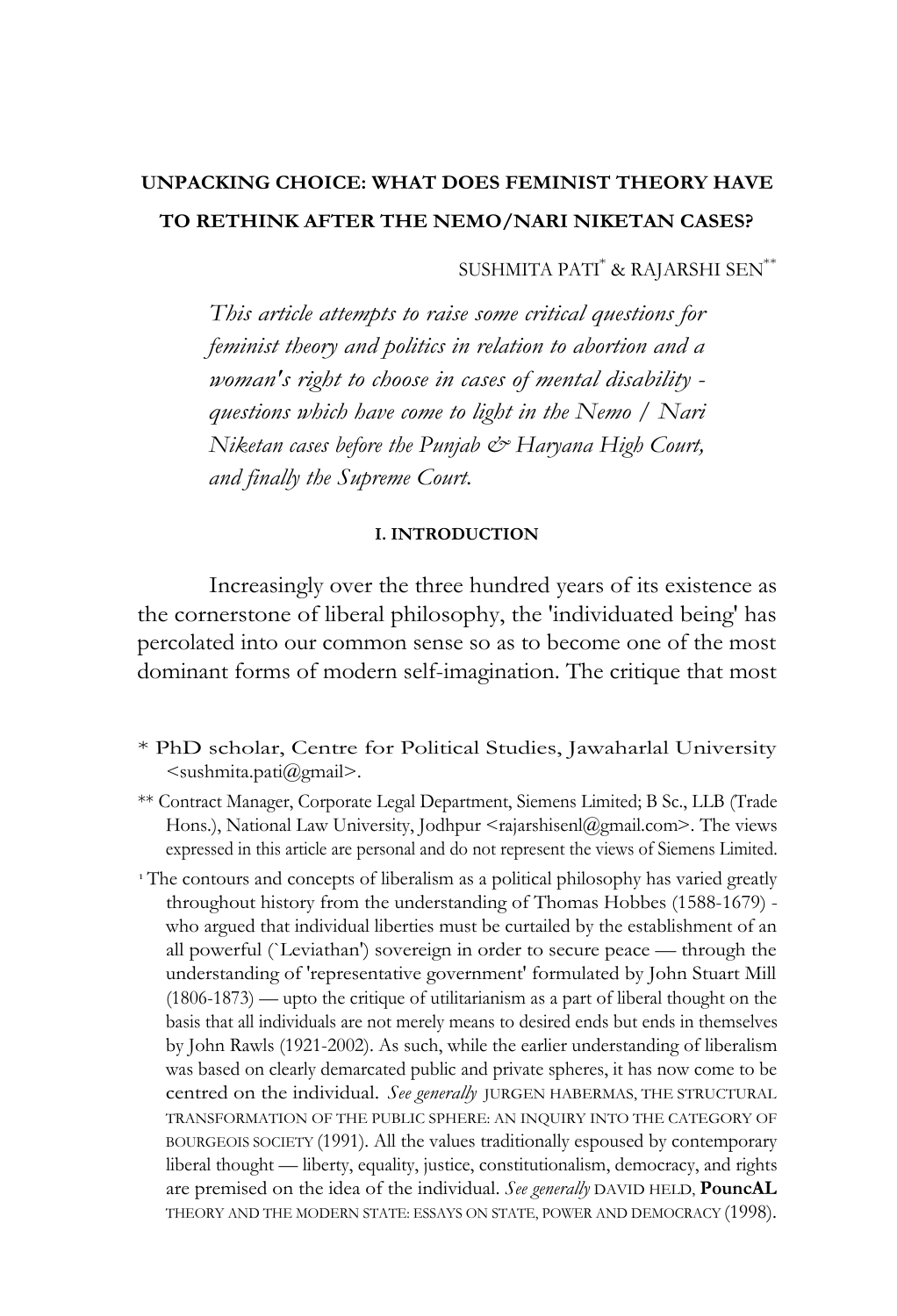feminists have made of liberal philosophy is centred on the conception of the "individual" as being at the heart of liberal thought. Feminists have argued that this supposedly value-free conception of the individual — which is claimed to be one of the central tenets of liberalism, ordaining every individual with a space which is free from any form of infringement — is not really value-free. Liberalism's celebration of the ethics of reason and rationality, they argued, has essentially been the celebration of male values and ethics. As such, the feminist critique of this figure of the individual at the heart of liberal thought has exposed the unstated assumption that this individual is necessarily male.' Despite this, feminist theory has not been able to question the centrality of the liberal ethos and has not generally concerned itself with effectively displacing liberalism or liberalism's central tenet of the 'individuated being' itself, perhaps because feminist thought was itself based largely on liberal philosophy.

The task of generating a feminist theory has therefore been to create a system of knowledge that starts from the experiences of women but which is moulded within a larger liberal frame of thought. It is in this regard that the pregnant female body raises a fundamental question in relation to how the notion of the 'individual' is theorized in liberal thought as it creates a dichotomy as to whether a pregnant woman should be considered as a single individual or as two separate individuals with different legal rights and obligations. If individuals and their rights are truly the cornerstone of liberal philosophy, then it is not clear what it means for liberal thought when a question is premised both on the rights of a pregnant woman as an individual as well as those of her unborn foetus as a potential individual. This dichotomy is of course at the heart of the pro-choice/pro-life debate

 $\hat{\mathcal{L}}$  *See generally* SIIVIONE DE BEAUVOIR, THE SECOND SEX (1989); CAROLE PATEMAN, THE SEXUAL CONTRACT (1988). These are foundational works of feminist thought. It should be noted however that focusing on this feminist critique of liberal thought requires us to regretfully ignore the works of socialist feminists whose criticisms of liberal thought came from Marxism. Rosalind Petchesky concedes that socialist feminists have also not been able to come up with an alternative socialist feminist morality of its own. *See* ROSALIND PETCHESKY, ABORTION AND WOMAN'S CHOICE: THE STATE, SEXUALITY AND REPRODUCTIVE FREEDOM (1990).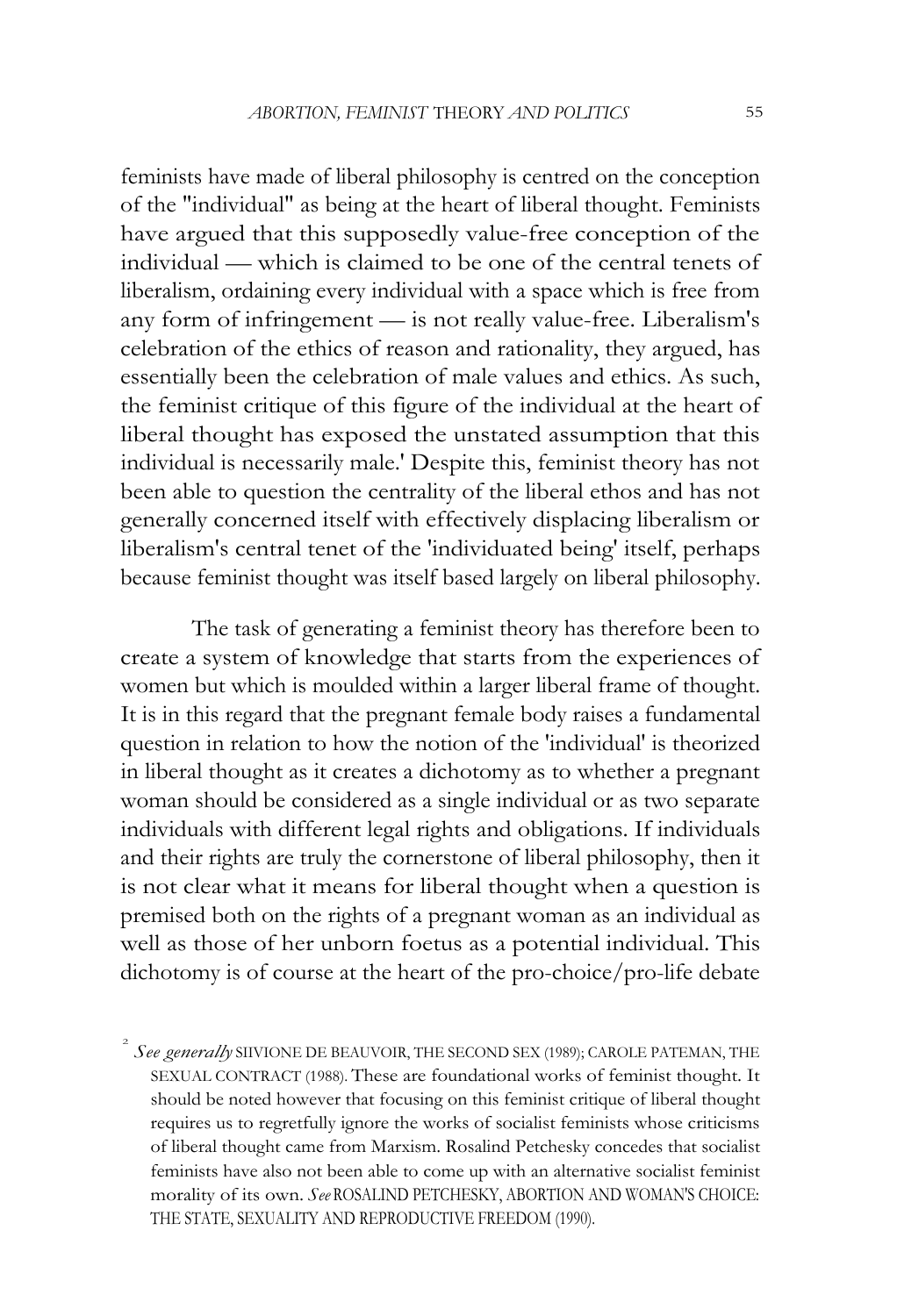on abortion — a debate which only begs the question raised here but does not satisfactorily answer it.

This dichotomy is further complicated when we consider that it is premised on the notion of a rights-based discourse where an `individual' has independent legal rights including the right to choose by virtue of being an 'individual'. For the purposes of this article, it is considered that individuals who have independent legal rights are those whose legal rights may be protected by means of their being recognized as having *locus standi* to litigate on their legal rights either by themselves or through their representative, acting on their behalf and in their interests.' This of course leads to the question of how liberal theory would resolve the multi-pronged questions that the right to choose can pose through the pregnant body of a mentally disabled female — this article seeks to explore this dichotomy from a largely Indian perspective in general and in relation to the "Nemo" (Nati Niketan) cases in the Supreme Court of India and in the High Court of Punjab and Haryana in particular. As such, it needs to be clarified at the outset that the Nemo/Nari Niketan cases are intended only as a context or backdrop to discuss the implications of such questions for feminist politics in general and in India in particular. This case brings out the theoretical trouble regarding not only the right of a woman to choose but also about who can be a consenting individual. This being the case, this

There has been much debate as to what kind of entities can be right-holders with one of the most contentious areas being whether young children and the mentally disabled can properly be regarded as being legal right-holders. It has for example been argued that any theory of rights which could not accommodate the rights of children would be deficient to that extent, and that therefore it must be considered that all those whose interests are protected by law — whether these interests are protected by means of them being capable of litigating on their own behalf or through a representative — are to be considered as right-holders. *See* Neil MacCormick, *Children's Rights: A Test-Case for Theories of Rights,* in NEIL MACCORM ECK, LEGAL RIGHT AND SOCIAL DEMOCRACY: ESSAYS IN LEGAL AND POLITICAL PHILOSOPHY 154 (1982). On the other hand, there are those who argue that this distorts the concept of a right since children and the mentally disabled lack the relevant control of the legal machinery, and that therefore the relevant rights should be seen as belonging only to those who can bring legal action on their behalf. *See generally* CARL WELLMAN, REAL RIGHTS (1995).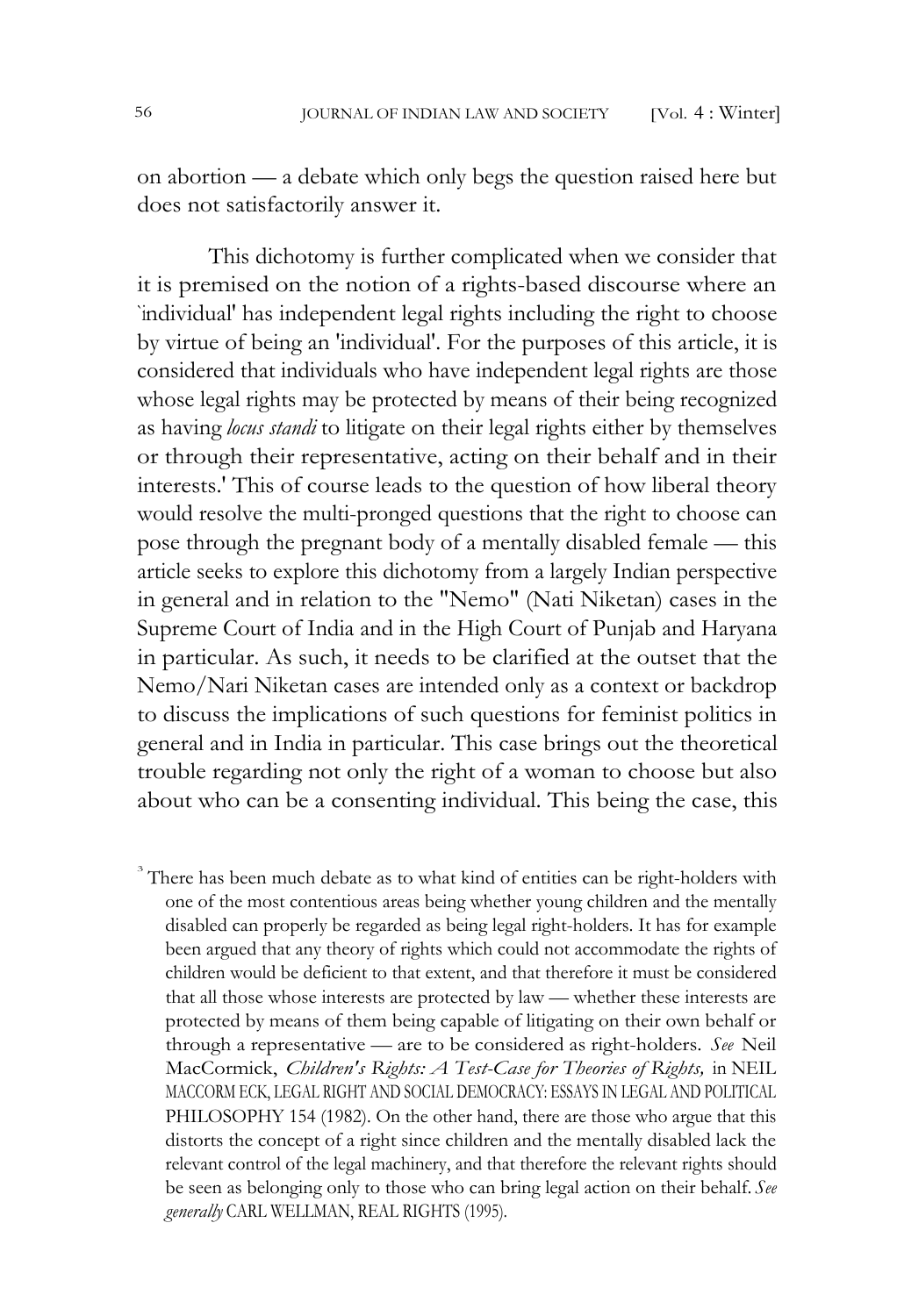article would not enter into a detailed legal analysis of the decisions but would attempt only to consider the implications of such questions for feminist politics, namely, what effect such a conundrum may have on the feminist understanding of a woman's right to choose in general and in circumstances of disability in particular.

The cases themselves were centred around the interpretation of Section 3 of the Medical Termination of Pregnancy Act, 1971 *(hereinafter* the "MTP Act") and concerned a young mentally retarded woman (referred to in the cases as "Nemo") who had conceived a child as a result of being raped by the guards of a protection home in Chandigarh and had refused to abort the child against the advice of her doctors. Apart from the violence of rape, the factor that complicated the matter was the question of consent or choice — to what extent can a mentally retarded woman 'consent' in the context of abortion in the understanding of Indian law. Ultimately, the Supreme Court ruled in favour of Nemo allowing her to keep her child, overruling the decision of the Punjab and Haryana High Court to terminate Nemo's pregnancy. Though the Supreme Court's decision settled the questions of law raised in this particular case admirably, it does little to settle the overarching philosophical and theoretical questions that arose as a result.

As we have clarified previously, however, this article is limited to the questions this case raises for feminist theory and politics in relation to abortion and a woman's right to choose in cases of mental disability. This article commences with a brief introduction to the various concerns that the issue of abortion rights raises for feminist thought in general (see Part II — Abortion and Feminist Thought: Privacy and the Pro-Choice/Pro-Life Debate), before considering how the evolution of abortion rights in India has raised new and different concerns in this regard (see Part III - Abortion Rights in India). With this theoretical background in place, we summarize how the Supreme Court has considered the specific issue of abortion rights in cases of mental disability in the Nemo/ Nari Niketan case (see Part IV — The Nemo/Nari Niketan Cases). Finally, we discuss the issues this raises for feminist thought (see Part V — A Few Conundrums for Feminist Theory).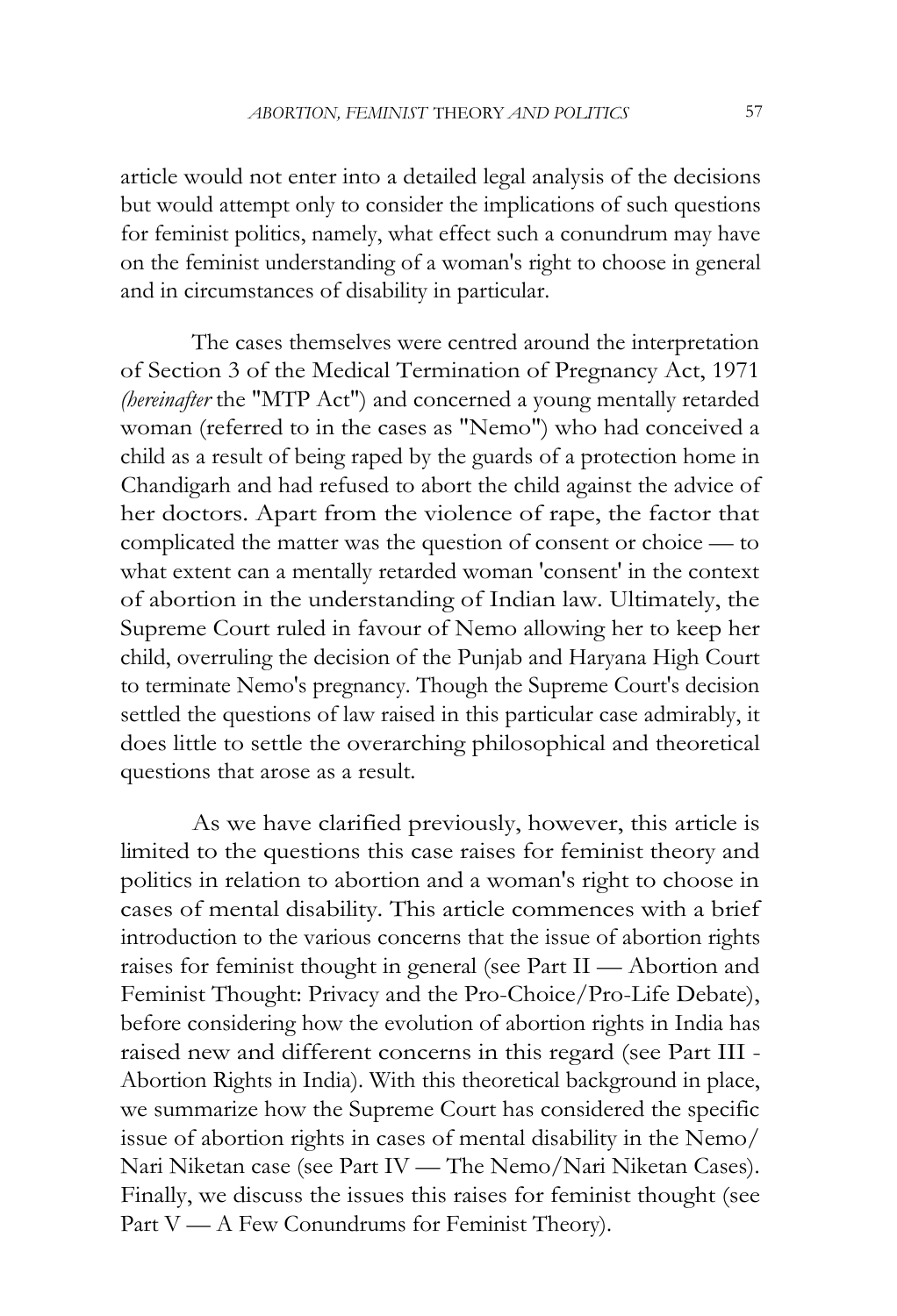## **II. ABORTION AND FEMINIST THOUGHT: PRIVACY AND THE FRO-CHOICE/FRO-LIFE DEBATE**

In this part, we will briefly consider some of the critical questions that the issue of abortion rights raises for feminist thought in general. At the outset, we have already noted the dichotomy that the pregnant female body raises in terms of whether it should be considered as a single individual with one set of rights or as two separate individuals with separate and different sets of rights; this dichotomy becomes further complicated in feminist theory when we look at the standard pro-life position on abortion.

The debate on abortion in the West in general, and especially in the United States of America, is generally encapsulated in the pro-choice versus pro-life positions. While the pro-life position which is usually based on moral or religious grounds and opposes any legal right to abort, on the basis of the argument that the human embryo/foetus is a legal person and enjoys the right to life — is usually regarded as a conservative stand, the pro-choice position — which argues that women should have the right to freely choose whether to abort the foetus — is generally regarded as the standard liberal and feminist position. Since this article attempts to address how the issue of abortion raises critical questions for feminist theory, we will attempt to critically understand the pro-choice position as articulated in several registers.<sup>4</sup>

Kristin Luker used testimonies from American pro-life and pro-choice activists to draw neat divisions between them on the basis of their social class and their understanding of the status of the 'embryo'.<sup>5</sup> Her narrative is so neatly drawn that it seems that there is

<sup>&</sup>lt;sup>4</sup> It should be noted that our focus on raising critical questions for the pro-choice position alone (and not for both the pro-choice and pro-life positions) should not be considered as our support for the pro-life position but is due merely to the fact that this article concentrates on raising critical questions for feminist thought on abortion.

 $^5$  KRISTIN LUKER, ABORTION AND THE POLITICS OF MOTHERHOOD 144 (1983).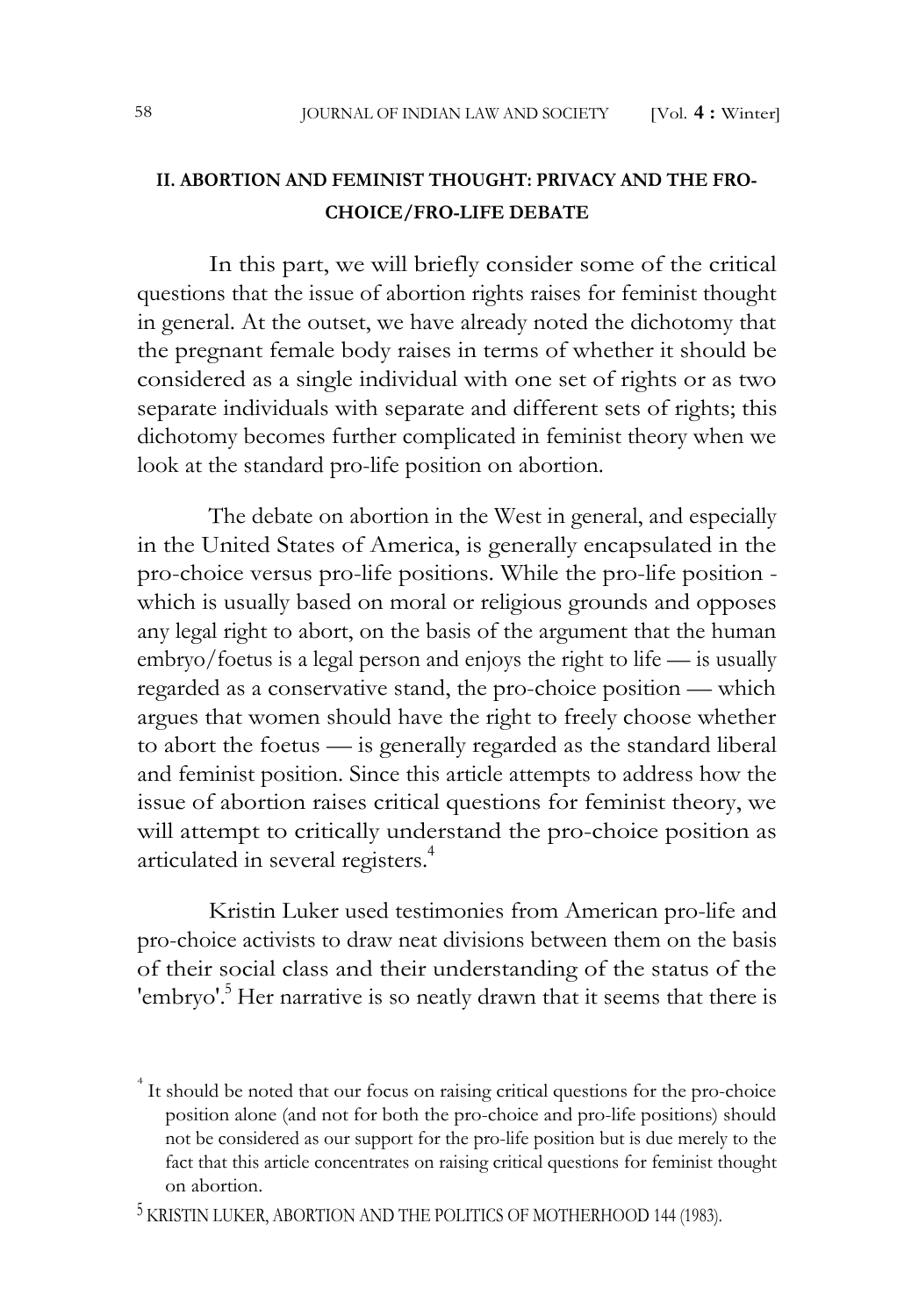virtually no place for any grey zones in the abortion debate. Luker's average pro-choice woman is an educated, middle-class woman, while a pro-life woman is a much less educated, church-going, conservative woman. This attempt to divide the debate into neat and uncomplicated binaries often has the effect of essentialising the rival positions into two often extremist camps thus further complicating the terms on which the issue can be evaluated. For example, Susan Himmelwelt describes how pro-choice activists have ended up describing the foetus as a 'clump of tissues' or a 'bunch of cells' in order to make a claim for abortion rights.' Adopting such a position has often led to completely obscuring a host of sentiments which women undergoing abortions experience. This is evident from Ruth Fletcher's case study of Irish women who chose to undergo abortion. As abortions are banned in Ireland, the contours of the pro-choice versus pro-life dispute created such strict boundaries between the two positions that pro-choice activists could neither sympathize with the choices made by women who underwent abortions nor understand the emotions such as guilt, loss or pain that these women suffered.'

This seems to indicate that the feminist movement as a whole must consider a different set of questions which may not have been resolved by the pro-choice versus pro-life debate but the answers to which may in fact have been hampered thereby. While the pro-choice movement has been associated with a perception of abortion as a straightforward procedure which a woman undertakes in pursuit of control of her reproductive capacity with little or no consideration for the foetus, the understanding of abortion that is connected with the pro-life movement is one of an evil act where the woman is responsible for the killing of an innocent unborn child, resulting in her feeling guilt and remorse. The lived experiences of women who have to choose whether or not to undergo abortion often places them

<sup>6</sup>Susan Himmelwelt, *More Than AWoman's Right to Choose,* 29 FEMINIST REVIEW 49- 50 (Summer, 1988).

<sup>7</sup>Ruth Fletcher, *Silences: Irish Women and Abortion,* 50 FEMINIST REVIEW, 44- 66 (Summer, 1995).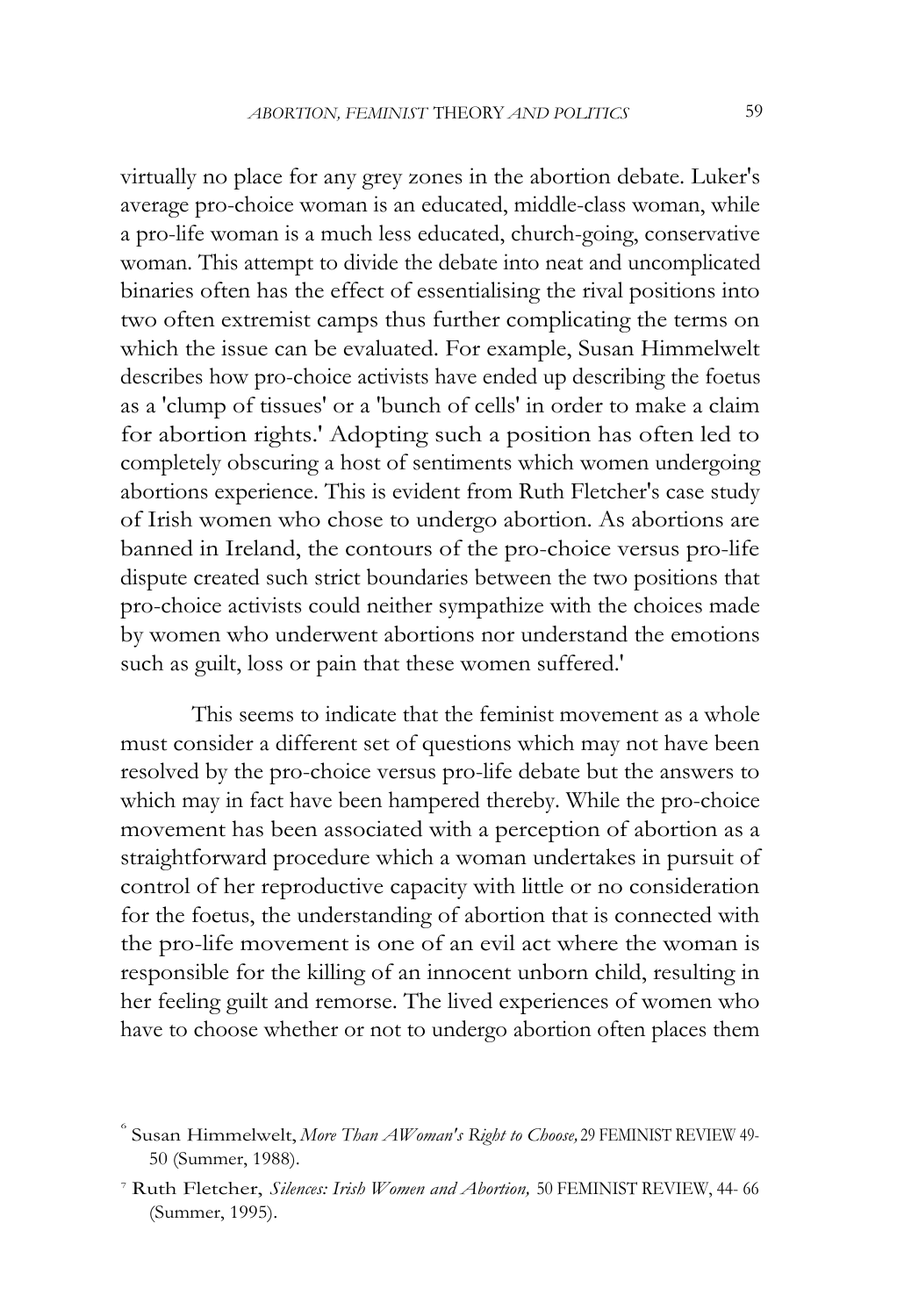in indeterminate grey zones between the two oppositions and do not neatly fit within the terms of either discourse. This often renders women very inadequate in terms of expression of their own sentiments and experiences in a political space. Both the standard pro-choice and pro-life positions therefore fail to look at the multiplicity of women's experiences and responses, and thus attempt to box women's experiences as well as their solutions. The liberal celebration of prochoice as the sole vehicle of women's free choice, consent and agency may not, therefore, be a testimony of free choice. Thus, the question of free choice or consent raises critical questions for the standard feminist pro-choice position on abortion. This is further complicated, as we shall now see, by the fact that the standard feminist pro-life position on abortion is based on the right to privacy.

In America, the landmark 1973 Supreme Court judgment in the case of *Roe v. Wade,'* which struck down various state-level laws banning abortion, granted women the right to choose to undergo an abortion but also allowed states the right to restrict and thereby control this choice, thus limiting women's procreative choices.' Although the Supreme Court held that the *"light to privacy ... is broad enough to encompass a woman's decision whether or not to terminate her pregnamyr°* it rejected the claim that women should have *"an unlimited right to do with* [her] *body as*  [she] *please[d]"il* on the grounds that the *"light of personal privacy ... is not unqualified and must be considered against important state interests in regulation".<sup>12</sup>*The Supreme Court went on to hold that a *"pregnant woman cannot be isolated in her priva91'<sup>13</sup>*arguing that the state has an *"important and legitimate interest in protecting the potentiality of human life" .<sup>14</sup>* Subsequently, states began to use the latitude afforded by the judgment

 $8$  Roe v. Wade, 410 US 113 (1973) (hereinafter "Roe v. Wade").

<sup>9</sup>Frances Olsen, *Unraveling Compromise,* 103 HARV. L. REV. 40 (November, 1989).

 $10^{\circ}$  Wade, supra note 8, at 153.

Wade, supra note 8, at 154.

<sup>&</sup>lt;sup>12</sup> Wade, supra note 8, at 159.

 $13$  Wade, supra note 8, at 162.

 $14$  Wade, supra note 8, at 163.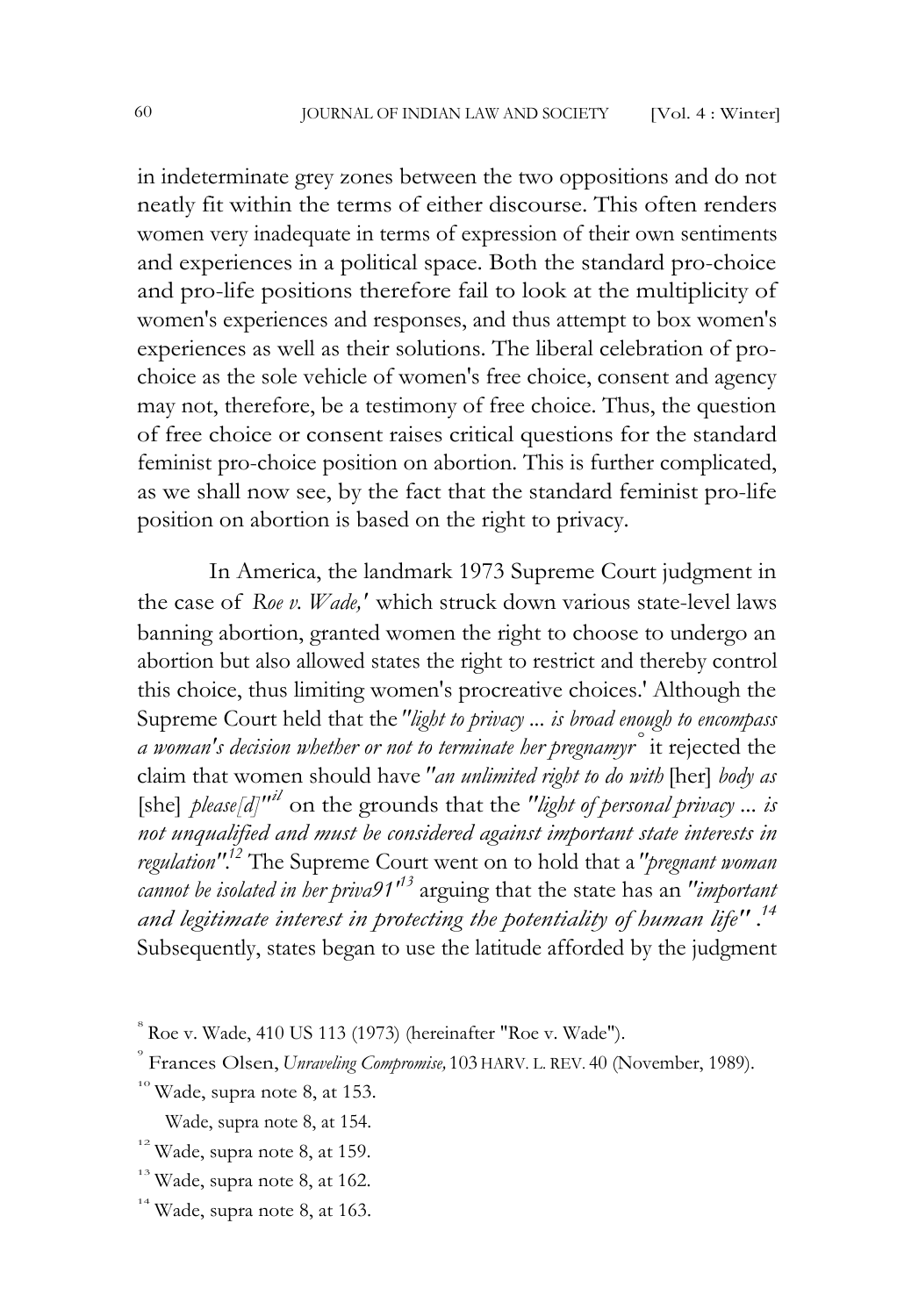to legislate on abortion to restrict it by regulation; such regulations included the requirement of parental involvement in abortions by minors and restrictions on late-term abortions; most importantly, the 1976 Hyde Amendment barred the use of certain federal funds (in particular, Medicaid) to pay for abortions. Based on the rationale outlined in *Roe v. Wade,* the courts ruled that this did not necessarily constitute governmental interference in the exercise of the constitutionally guaranteed right to abortion since the right to privacy merely guarantees that the state will not interfere with one's right to choose to abort but does not necessarily guarantee state support for such abortions."

The lack of state support for abortions — while justified by the privacy rationale of *Roe v. Wade —* rendered abortion an expensive choice thus placing practical limitations on a woman's right to choose without calling into question the theoretical right to choose granted to women by the judgment. Catherine Mackinnon has therefore argued that the decision in *Roe v. Wade* was disappointing precisely because it made abortion a right within the right to privacy." This clearly meant that this right was premised on individual choice and therefore the individual would be completely responsible for undergoing abortions without any state support. Feminists have in general criticised the privacy doctrine on the grounds that it reinforces the structures that perpetuate the powerlessness of women by relegating women's problems to the realm of the private and therefore outside the purview of public discourse or state action/support.<sup>17</sup>

<sup>15</sup>*See* Beal v. Doe, 432 US 438 (1977); Maher v. Roe, 432 US 464 (1977); Harris v. McRae, 448 US 297 (1980); Rust v. Sullivan, 500 US 173 (1991).

<sup>16</sup> CATHERINE MACKINNON, FEMINISM UNMODIFIED: DISCOURSES ON LIFE AND LAW 93 (1987); CATHERIN MACKINNON, TOWARDS A FEMINIST THEORY OF THE STATE 184 (1989).

<sup>17</sup> We are referring to the long standing critique that second-wave feminism has made regarding the sharp distinction between the private and the public spheres since it is in the private sphere that inequalities are perpetuated. *See generally* CAROLE PATEMAN, THE SEXUAL CONTRACT (1988). One of the most powerful slogans used by the second-wave feminists of the 1960s was that the "personal is political".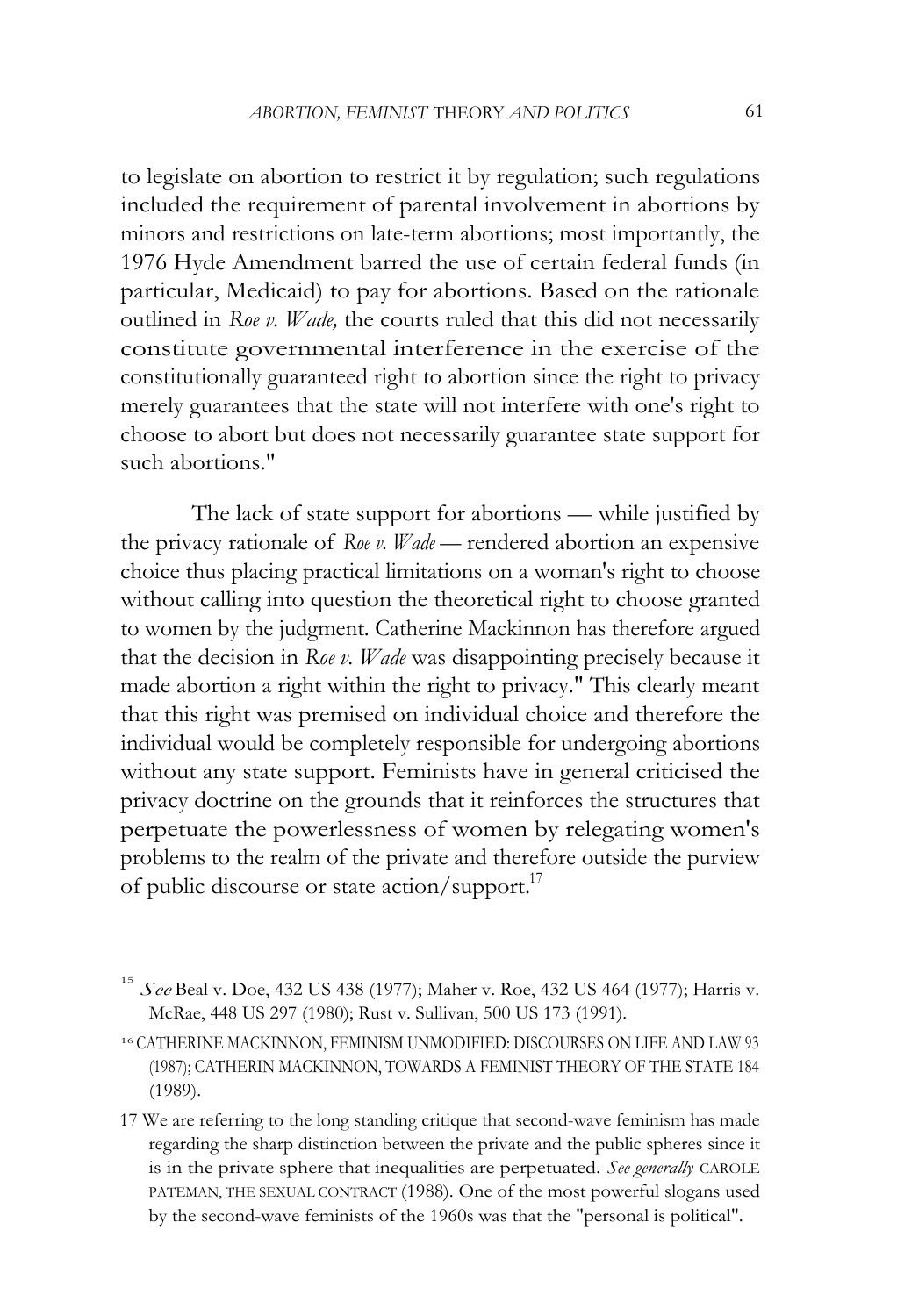Having seen how the standard feminist position on abortion itself raises critical questions for feminist thought, it is clear that feminist theory must concern itself with the question of whether feminists should continue to argue for abortion rights along the lines of a woman's right to choose as a part of her right to privacy while at the same time recognizing the historicity of the concept of privacy which in practice often acts to the disadvantage of women. More importantly, the question is how feminists are supposed to argue that child-bearing and child-rearing are both individual (inasmuch as it is only the woman concerned who can choose whether or not to undergo abortion as a part of the woman's right over her own body and as such a part of her right to privacy) as well as social (in as much as child-bearing and child-rearing are not simply the responsibility of the woman but also of the state, family and social set-up of which she is a part). This would of course affect how feminists, liberal or radical, think about the questions of procreation, contraception and child-rearing which are so deeply caught between the two terrains.

## **III. ABORTION RIGHTS IN INDIA**

In the Indian context, the issue of abortion gets further convoluted owing to the peculiarities of South-Asian socio-political dynamics where — as Nivedita Menon argues — "pro-choice becomes anti-women".<sup>18</sup> Based on her reading of the parliamentary debates on the Medical Termination of Pregnancy Bill, Menon argues that abortion rights in India followed a very different trajectory than it did in the West since abortion was introduced in India as a policy of population control due to concerns over India's increasing population rather than for the protection of the rights of women over their own bodies.' Since abortion and birth control were introduced more as techniques of population control rather than to protect the rights of women,'

<sup>&</sup>lt;sup>18</sup> "Abortion: Where Pro-Choice is Anti-Women" is the title of the chapter on Abortion in NIVEDITA MENON, RECOVERING SUBVERSION: FEMINIST POLITICS BEYOND THE LAW 66 (2004).

<sup>19</sup>*Id.* at71.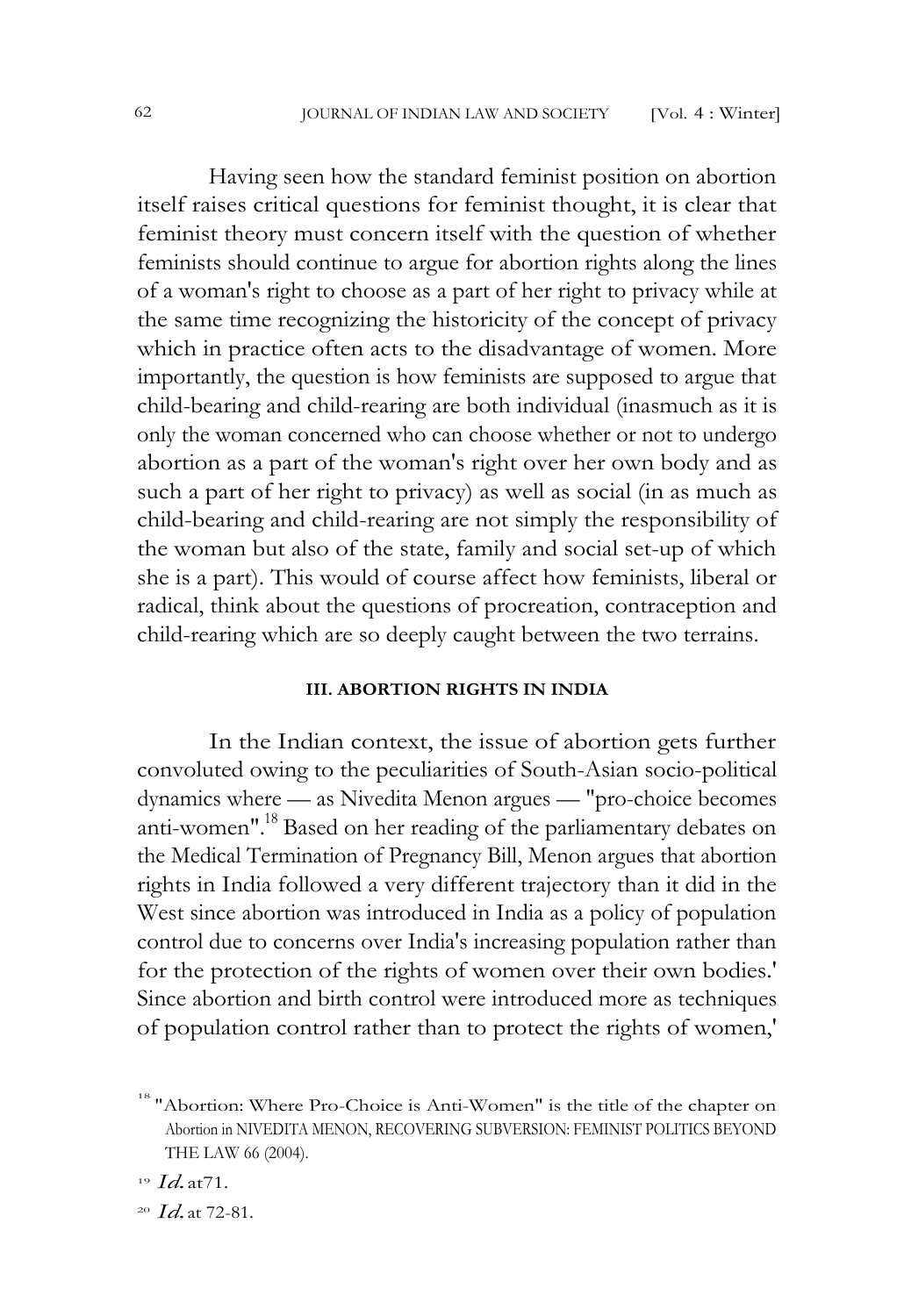they were more or less indiscriminately applied without having anything to do with a woman's right over her own body.' This is in stark contrast to the trajectory of the abortion debate in the West, where (as we have previously seen) the pro-choice position arose in opposition to a conservative discourse whereby abortion was considered immoral as a foetus was considered to be a life in its own right. As such, in India, the pro-choice discourse coincides with the statist agenda of population control which might prove to be dangerous for feminist politics.

This is especially difficult in India where the problem of female foeticide makes it difficult for feminist politics to reconcile with apparently freely made choices to abort female fetuses. Himmelweit argues that the right to choose becomes extremely fallacious when we see cases where women themselves with no external pressure decide to abort female foetuses or foetuses which may be born with certain disabilities.' Himmelweit asks whether we decry these as choices which are not free enough or do we argue for the right to life of the female foetus. Even if we are to agree that the right to choose in the truest sense of the term in any case remains largely unavailable to women in India, treating a woman as someone without agency or with no idea as to what is her 'real will' (as in the case of female foeticide) is a dangerous proposition. For many women therefore, the choice to undergo abortion is clearly because of structural issues. Often it becomes extremely difficult for women, especially poor working-class women, to bring up children as pregnancy might mean loss of livelihood for them. This is evident from S. Anandhi's case

<sup>22</sup> Susan Himmelweit, More than 'a Woman's Right to Choose''REVIEW 41 (Summer 1988).

 $21$ <sup>21</sup> Very evidently there is a class angle to the way these population control policies are implemented. The huge uproar over injectable contraceptives Net-en and Depo Provera during the 1980s is an example of how these contraceptives were being experimented on lower-class women. Nandita Shah and Nandita Gandhi give a detailed explanation of how several employment guarantee programmes and relief work programmes were used, directly or indirectly, to introduce family-planning **programEs SeNANDITA SHAH AND NANDITA GANDHI, ISSUES AT STAKE: THEORY** AND PRACTICES IN THE CONTEMPORARY WOMEN'S MOVEMENT (1992).